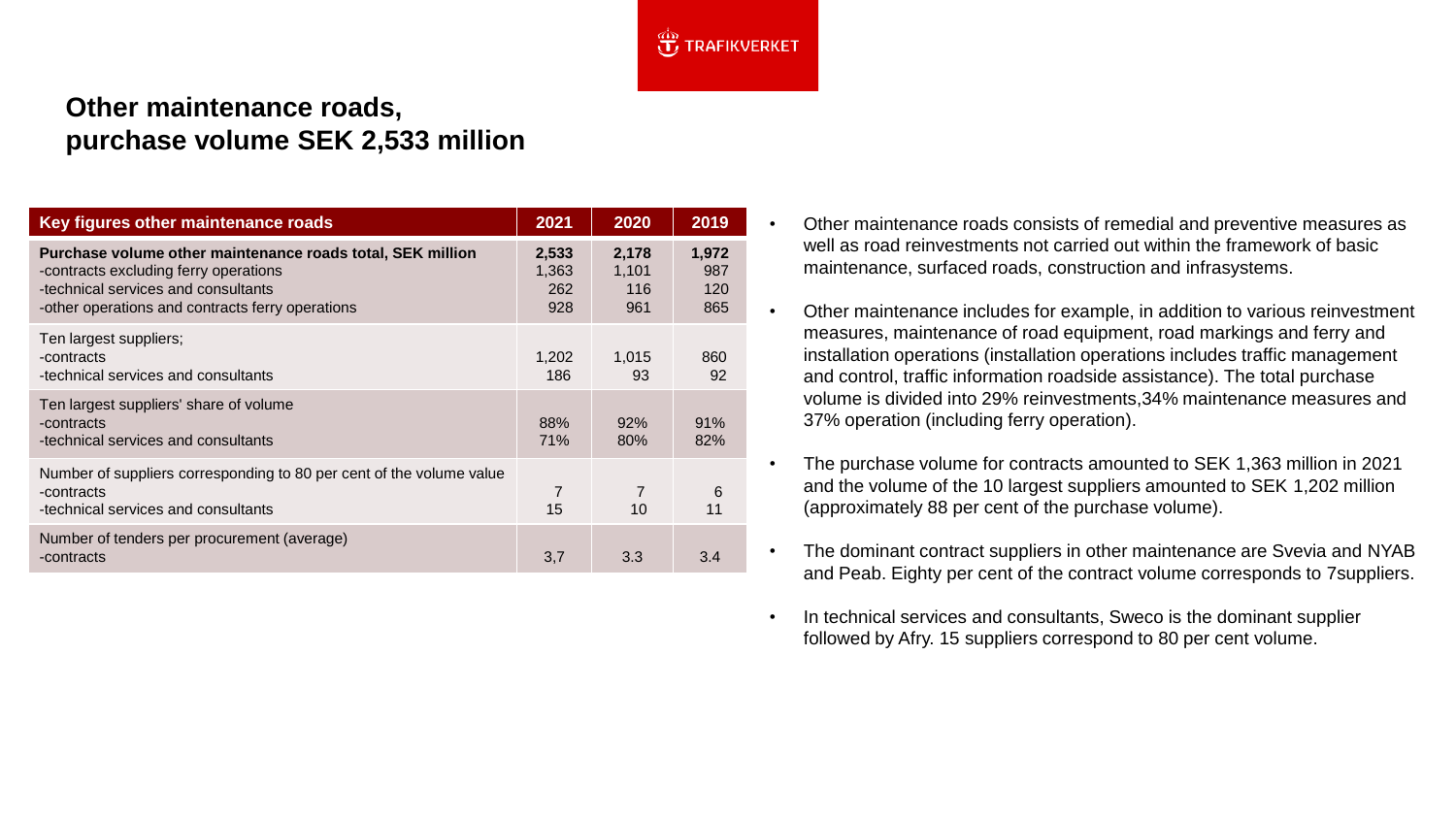## **Other maintenance roads, purchase volume contracts SEK 1,363 million**



Källa: Agresso 201901-202112



**Largest suppliers 2021 2020 2019** Svevia NYAB Peab EKC Sverige Cleanosol AB BDX företagen Skanska ABL i Boden Falck Services **NCC** 371 226 186 116 94 65 44 43 29 28 284 214 93 83 64 121 14 34 28 72 328 6 129 63 39 118 14 0 28 119

West Region Contracts SEK 225 million 17% South Region Contracts SEK 194 million Region East/ Stockholm Contracts SEK 252 million 18% National measures

Contracts SEK 13 million

14%

North Region Contracts SEK 491 million 36 %

Central Region Contracts SEK 188 million 174%

The Transport Administration's largest suppliers are reported on the basis of group relationships 1%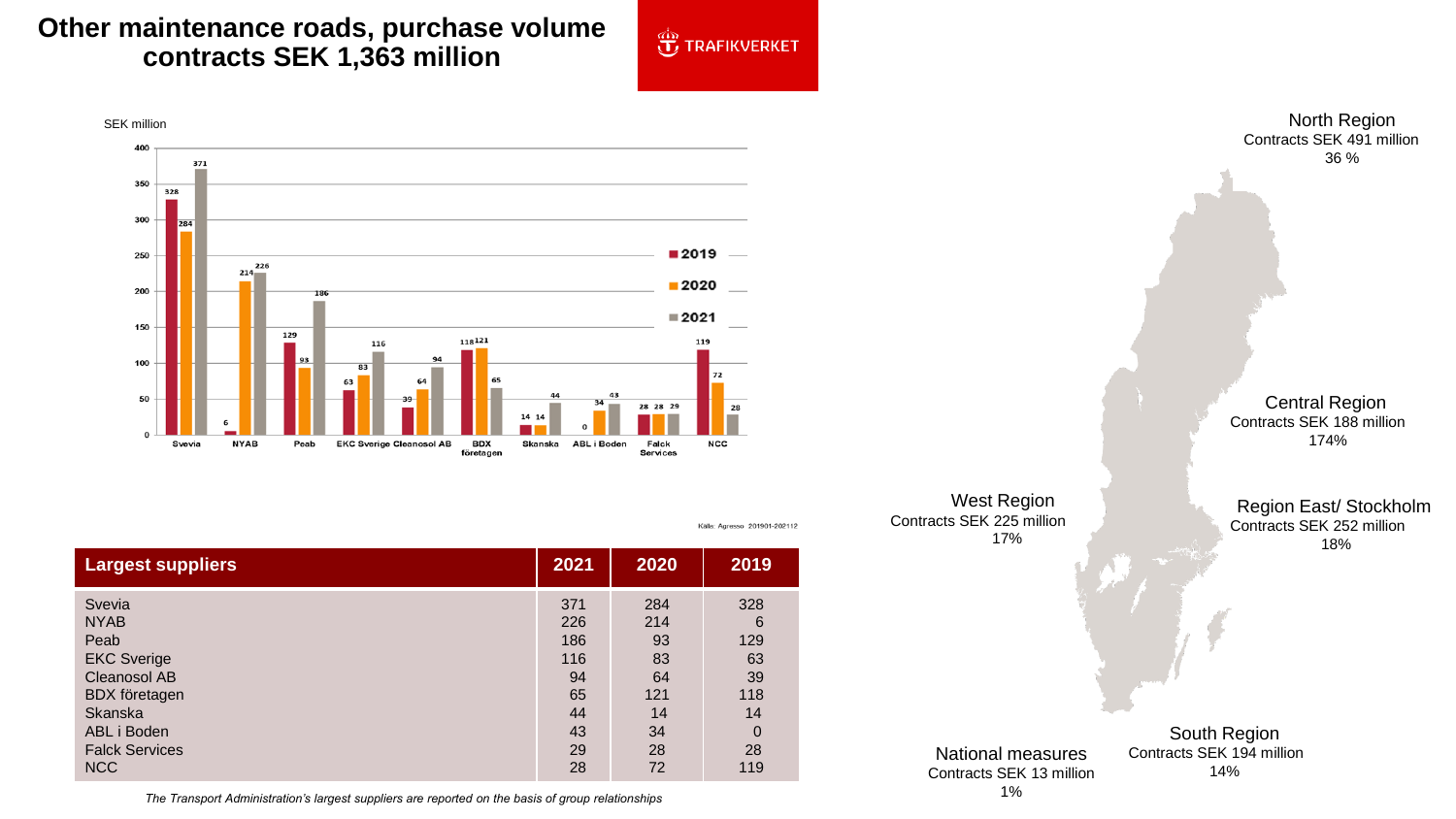**Other Maintenance, roads technical services and consultants purchase volume SEK 262 million,**



Källa: Agresso 201901-202112

SEK million60 50 40  $\frac{36}{36}$ ■2019  $30$  $2020$  $2021$  $20$ 20 15 15 10 **WSP** Rambol Sweco ASA

| <b>Largest suppliers</b>                     | 2021           | 2020                | 2019           |
|----------------------------------------------|----------------|---------------------|----------------|
| Sweco<br>Afry<br><b>WSP</b>                  | 49<br>42<br>20 | 37<br>13<br>10      | 36<br>12<br>16 |
| Ramboll<br>Norconsult<br>Svevia              | 15<br>15<br>11 | 5<br>5<br>5         | 12<br>5        |
| VUAB Vägundersökningar<br>Prickman<br>Tyréns | 10<br>9<br>8   | $\overline{2}$<br>6 | 5<br>5         |
| Cowi                                         |                | 10                  | 9              |

*The Transport Administration's largest suppliers are reported on the basis of group relationships*

North Region Technical services SEK 69 million 26%

> Central Region Technical services SEK 44 million 17%

West Region Technical services SEK 73 million 28%

Region East/ Stockholm Technical services SEK 50 million 19%

National measures Technical services SEK 12 million 5%

South Region Technical services SEK 14 million 5%